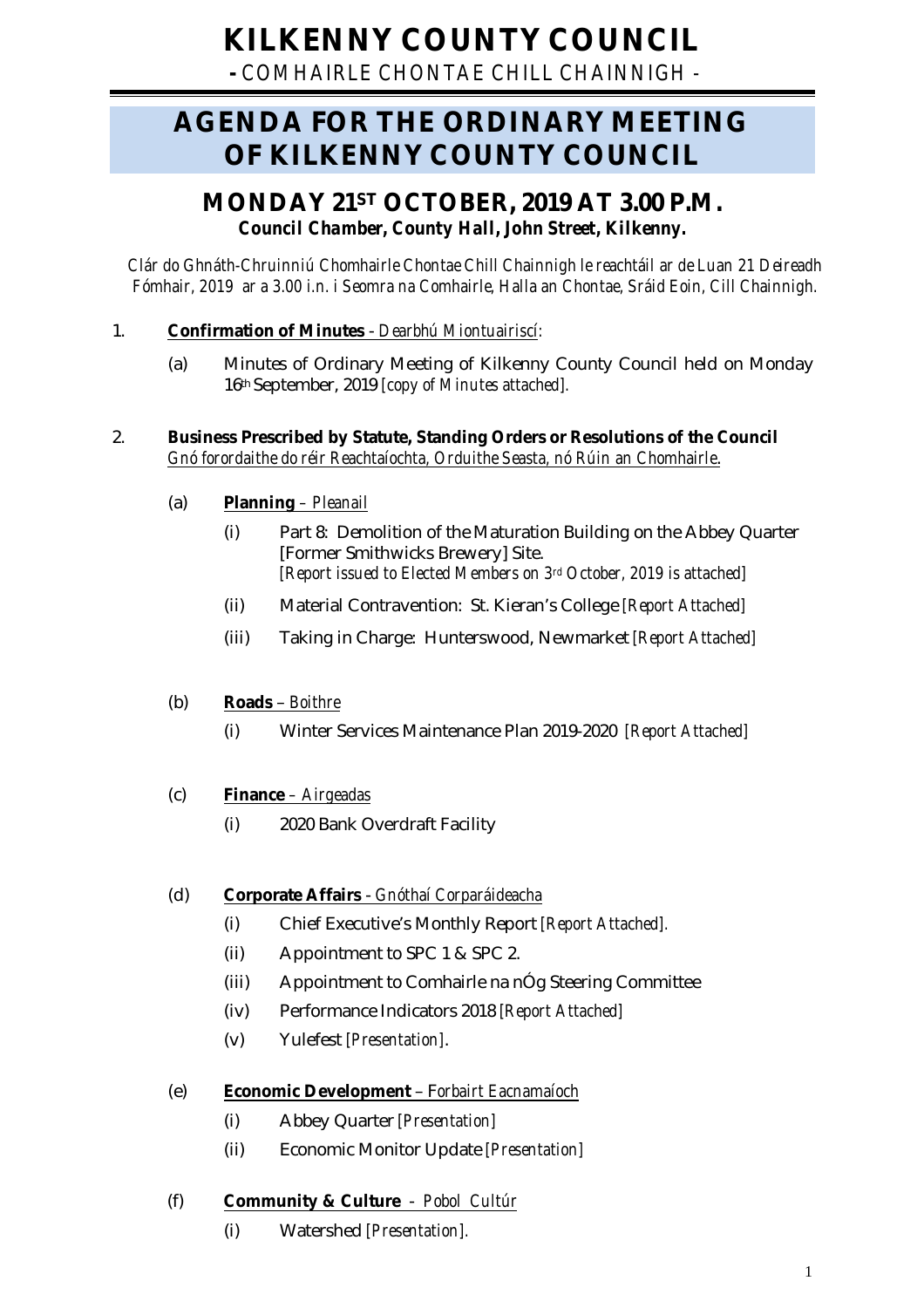# 3. **Correspondence** *- Comhfhreagras*

- (i) E-mail from Jim Fitzgerald, Irish Water *[Attached].*
- (ii) E-mail from Commissioner Phil Hogan *[Attached].*

# 4. **Business adjourned from a previous Meeting***- Gnó ar athló ó chruinniúroimhe seo*

#### 5. **Fix Dates & Times of Meetings** *- Dátaí agus Amanta do chruinnithe a shocrú:*

- (i) Schedule of Meetings from October 2019 to December 2019 *[Attached].*
- (ii) Agree dates for Budget Meetings: Municipal Districts & Plenary Council.
- 6. **Consideration of Reports & Recommendations of Committees of the Council***-Plé ar Thuairiscí agus Moltaí ó Choistí an Comhairle:*
- 7. **Other Business set forth in the Notice convening the Meeting –** *Gnó Eile romhainn i bhFógra reachtála an Chruinnithe*

# 8. **Education & Training***– Oideachas agus Oiliúint* (i) Conferences – Request for approval to attend as per circulated list *[attached].*

# 9. **Matters Arising from Minutes** - *Gnótha ag éirí as Miontuairiscí*

- 10. **Any Other Business** *Aon Ghnó Eile*
- 11. **Notices of Motion**  *Fógraí Rúin:*

#### 12. **Notices of Motion from other local authorities seeking support of Kilkenny County Council** *- Fógraí i dtaobh Rúin ó Údaráis Áitiúla eile ag lorg tacaíochta ó Chomhairle Chontae Chill Chainnigh:*

# **20 (19) Leitrim County Council**

"That Leitrim County Council call on the National Transport Authority, The Minister for Transport and his Department to extend the area of operations for Local Area Hackney licenses from 5-7 kilometres to 16-20 kilometres."